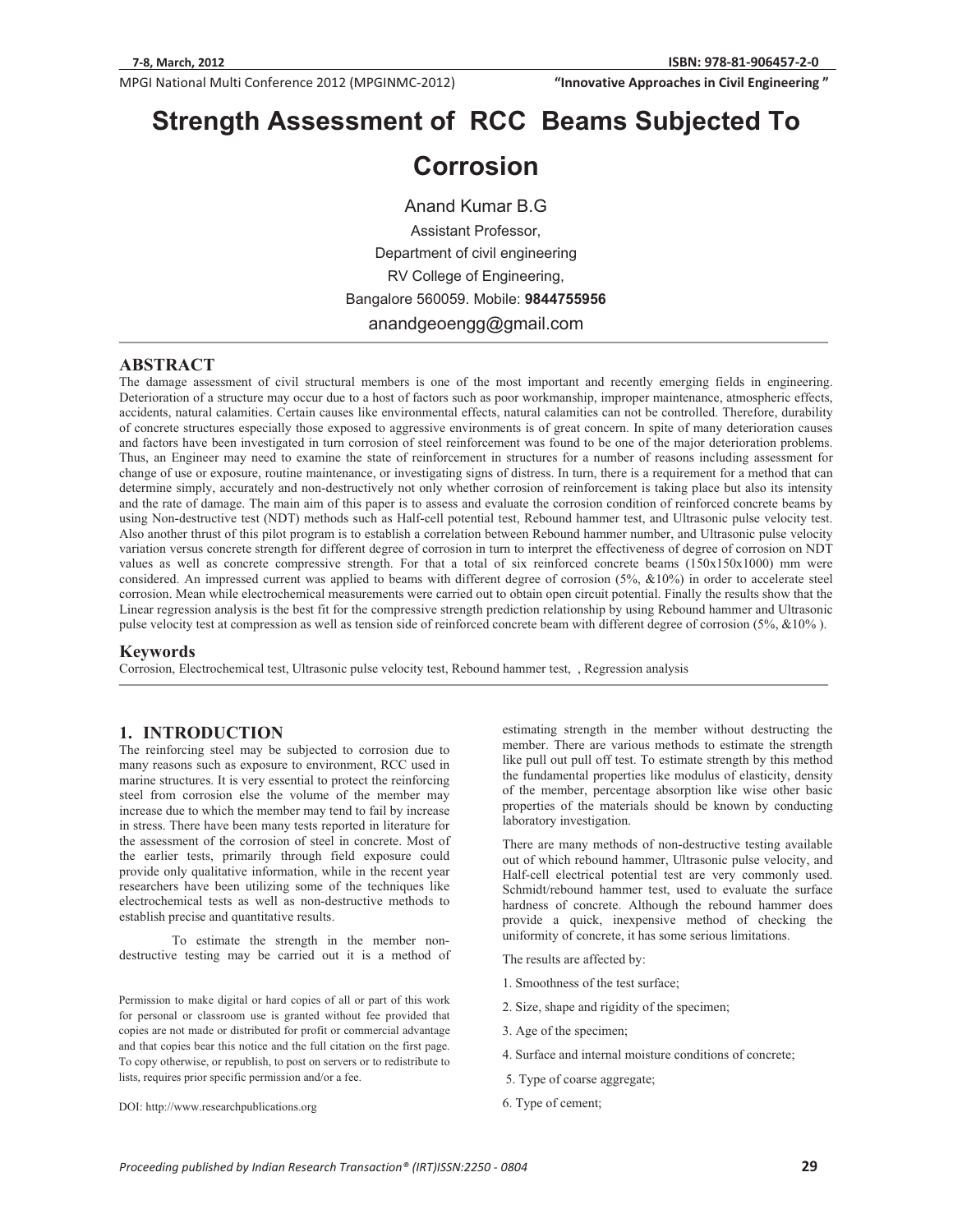#### 7. Carbonation of the concrete surface.

 Half-cell electrical potential method, used to detect the corrosion potential of reinforcing bars in concrete. Ultrasonic pulse velocity testing, mainly used to measure the sound velocity of the concrete and hence the compressive strength of the concrete.

 Also the following factors influences the Ultrasonic pulse velocity such as:

- 1. Moisture content;
- 2. Temperature of the concrete;
- 3. Path length;
- 4. Shape and size of specimen;
- 5. Effect of reinforcing bars;
- 6.Determination of concrete uniformity

In this experimental work for different degree of corrosion, Ultrasonic pulse velocity is used to determine the quality of concrete both at the compression as well as tension side of reinforced concrete beams. A pair of piezoelectric sensors is placed at opposite ends of the reinforced concrete member at an equidistant. Knowing the distance travelled, propagation velocity is calculated and based on the velocity, condition of the concrete is determined. Also Schmidt/rebound hammer test is used to evaluate the surface hardness of concrete both at the compressive as well as tension side of reinforced concrete beams at an equal interval along the longitudinal direction. From the test results, correlation between degree of corrosion/days, Ultrasonic pulse velocity and Rebound hammer number/concrete compressive strength is interpreted by using Regression analysis.

#### **2. RESEARCH SIGNIFICANCE**

The impact of reinforcing steel corrosion on performance of reinforced concrete structures is of paramount importance in concrete material and structural design. The objective of this study was to provide a reliable data base for effectiveness of different degree of corrosion on corrosion damage assessment of reinforced concrete beams. This research illustrates the interactions among degree of corrosion rate with age in days, ultrasonic pulse velocity, rebound hammer number, concrete compressive strength of reinforced concrete beams. Thus the results may provide researchers insight into corrosion damage evaluation of reinforced concrete beams by using NDT methods. Also the results may provide correlation between Rebound hammer number/Compressive strength and Ultrasonic pulse velocity/Compressive strength which is interpreted by Regression analysis.

#### **3. EXPERIMENTAL INVESTIGATION**

#### **3.1 Basic test on Cement**

In the present investigation ordinary Portland cement of grade 53 with a brand name ultra tech is used. Tests are conducted in accordance with the Indian standards confirming to IS-12269:1987. The physical characteristics of tested cement are given in the Table 1

**Table 1 Physical characteristics of cement** 

| Sl.No | <b>Physical Properties</b> | Results |
|-------|----------------------------|---------|
|       | Specific Gravity           | 3.15    |
|       | Fineness of cement         | $1.5\%$ |

## **"InnovativeApproachesinCivilEngineering"**

| 3. | <b>Standard Consistency</b>                                     | 30%       |
|----|-----------------------------------------------------------------|-----------|
|    | Setting time (in minutes)                                       |           |
| 4. | Initial setting time                                            | $70$ min  |
|    | Final setting time                                              | $220$ min |
|    | (MPa)<br>Strength<br>Compressive<br>$(70.6X70.6X70.6$ mm cubes) |           |
|    |                                                                 | 38        |
| 5. | 3 Days Strength                                                 |           |
|    | 7 Days Strength                                                 | 43.8      |
|    | 28 Days Strength                                                | 58.3      |

*3.1.1 Test on Fine aggregate*  It is desirable to use a coarse variety of sand having high fineness modulus. Generally, fractions passing through 4.75 mm sieves and entirely retained on 150μ sieve are used. Locally obtained natural river sand are used as the fine aggregate in the concrete mix. The test on fine aggregate was conducted in accordance with IS 650-1966&Is 2386-1968 to determine the specific gravity and the fineness modulus. The sand is confirming to Zone-II as per Indian standards. The results are given in the Table 2 and sieve analysis results are given in table 3

**Table 2 Test results on Fine aggregate** 

| Sl.No. | Particulars of the test | Results |
|--------|-------------------------|---------|
|        |                         |         |
| 1.     | <b>Fineness Modulus</b> | 2.64    |
| 2.     | Specific Gravity        | 2.66    |
| 3.     | Bulk Density $(Kg/m^3)$ |         |
|        | 1. Dense rodded         | 1600    |
|        | 2. Loose                | 1422    |
| 4.     | Void Ratio              | 40%     |
| 5.     | Zone                    | Н       |

#### **Table 3 Sieve analysis results**

| Sieve | Weight              | <b>Cumulative</b> | Cumulative     | Zone  |     |       |     |
|-------|---------------------|-------------------|----------------|-------|-----|-------|-----|
| Size  | Retained<br>(grams) | (%)<br>Retained   | (%)<br>Passing |       | п   | ш     | IV  |
| 4.75  | 20.00               | 2.00              | 98.00          | 90-   | 90- | 90-   | 95. |
| mm    |                     |                   |                | 100   | 100 | 100   | 100 |
| 2.36  | 39.00               | 5.90              | 94.10          | 60-   | 75- | 85    | 95. |
| mm    |                     |                   |                | 95    | 100 | 100   | 100 |
| 1.18  | 85.00               | 14.4              | 85.60          | $30-$ | 55- | 75    | 90- |
| mm    |                     |                   |                | 75    | 90  | 100   | 100 |
| 600   | 264.00              | 40.80             | 59.20          | 15-   | 35- | 60-   | 80- |
| μ     |                     |                   |                | 34    | 59  | 79    | 100 |
| 300   | 295.00              | 70.3              | 29.70          | 5-    | 8-  | $12-$ | 15  |
| μ     |                     |                   |                | 20    | 30  | 40    | 50  |
| 150   | 263.00              | 96.60             | 3.40           | ۵-    | o   | 0-    | 0-  |
| μ     |                     |                   |                | 10    | 10  | 10    | 10  |
| Pan   | 34.00               | 100.00            | Ω              |       |     |       |     |

The fine Aggregate tested is confirming to Zone-II

*3.1.2 Test on Coarse Aggregate*  Crushed Granite stone with a Maximum nominal Size 12mm and down was adopted as the coarse aggregate. The tests on coarse aggregate were conducted in accordance with IS 2386- 1963 to determine specific gravity and fineness modulus and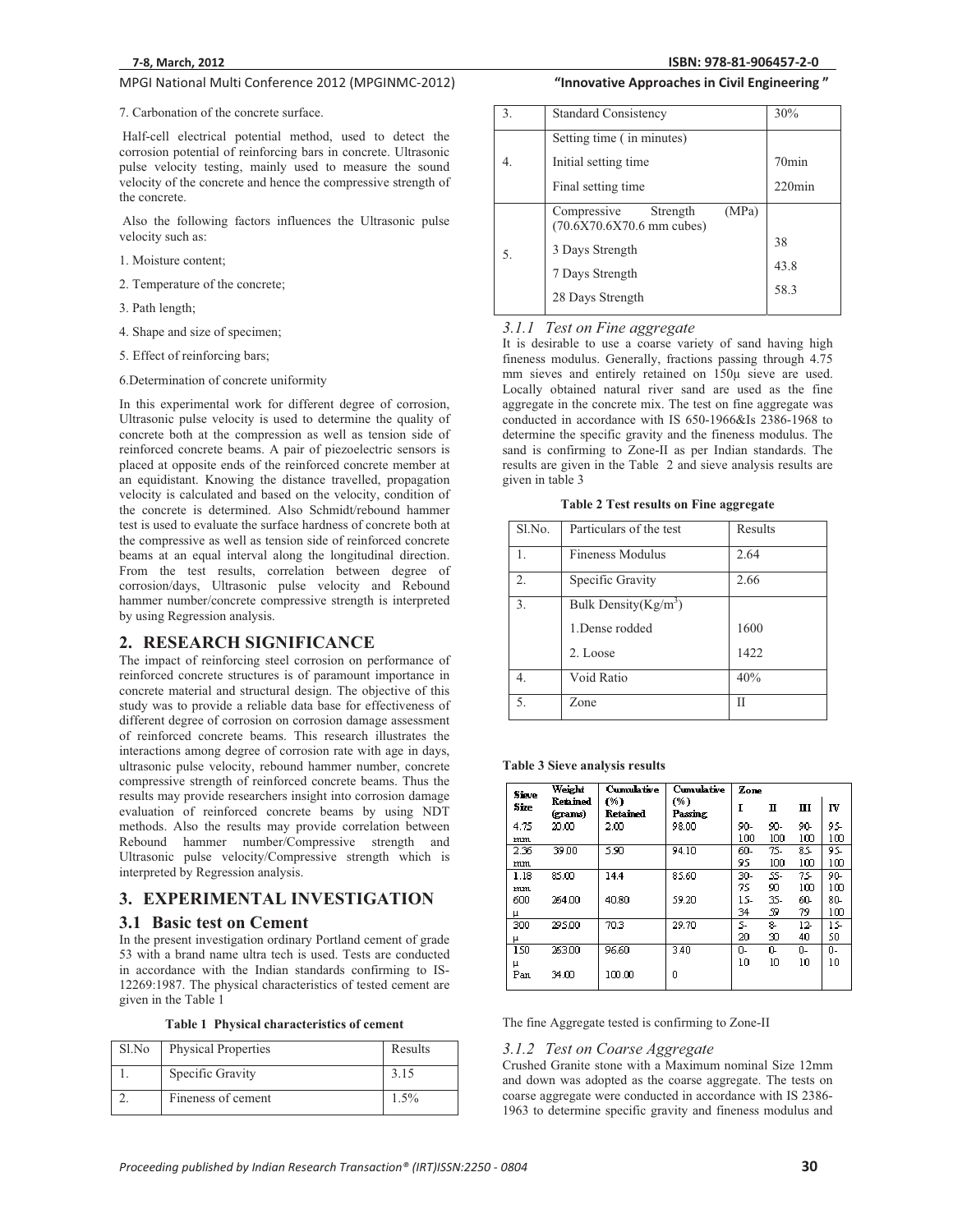other tests are carried out as per IS codes and the values are given in the table 4 and table 5

#### **Table 4 test results on coarse aggregate**

| Sl. No           | Particulars of the test | Results |
|------------------|-------------------------|---------|
| $\mathbf{1}$ .   | Fineness modulus        | 6.2     |
| $\overline{2}$ . | Specific Gravity        | 2.67    |
| 3.               | Elongation Index        | 21%     |
| 4.               | Flakiness Index         | 18%     |
| 5.               | Crushing Strength       | 26%     |
| 6.               | Impact Value            | 16%     |
| 7.               | Abrasion Value          | 31%     |

#### **Table 5 compressive strength of concrete cube**

| SL No | Weight of cube in Kg | Strength $(N/mm2)$ |
|-------|----------------------|--------------------|
|       | 8.18                 | 39.6               |
|       | 8.2                  | 40.1               |
|       | 8.21                 | 39.8               |

#### **4. EXPERIMENTAL WORK**

The dimensions (150 mmx150 mmx1000mm) of the six RC beams with an effective span of 1000 mm were cast using 2- 12mm  $\phi$  bars (yield strength of 415 N/mm2) as tension  $reinforcement$ ,  $2-8$  mm  $\phi$  bars as compression reinforcement, and 6 numbers of 6 mm  $\phi$  at 150 mm c/c stirrups. The mean strength of concrete used for concrete beam is 35.21N/mm2. The concrete mix used was 1:1.53:3.2 by weight with a watercement ratio of 0.49. Out of six beams, each two beams were subjected to different degree of corrosion under accelerated corrosion by constant current source ( $Dc = 5\%$  and 10% of rebar mass loss). The details of reinforcement within the reinforced concrete beam are shown in Fig.1.





#### **4.1 4.1 Accelerated Corrosion process:**

The reinforced concrete beams were subjected to an accelerated corrosion process in an electrolytic cell by means of a direct current supply. An electric current was passed through the main longitudinal bottom reinforcing bars of about maximum 5000 mA. The beams were placed on the

stainless steel plate SS316 grade acting as a cathode (Noncorrosive plate) and this set up was placed in the 3.5% NaCl solution, which acted as an electrolyte and the solution level in the tank was adjusted to slightly exceed the concrete cover plus rebar diameter in order to ensure adequate submission of longitudinal reinforcement. The layout of corrosion setup and corrosion monitoring are shown in the Fig.2 and Fig.3.

**"InnovativeApproachesinCivilEngineering"**



**Fig.2 Layout of Experiment** 



#### **Fig.3 Layout of Experiment**

It is possible to convert the current flow in to metal loss by Faraday's law. According to Faraday's law, the time for accelerated corrosion was calculated as 18.30hr,and 45.31 hr for 5%, &10% mass loss (corrosion) of tension steel. The copper-copper sulphate (Cu-CuSO4) half-cell electrode was selected for corrosion measurement in the present research. The testing procedure in this research which was followed the standard test method for half-cell potentials of reinforcing steel in concrete (ASTM C 876) as per code (9). This test can give the probability of corrosion activity that taking place at the point where the measurements of potentials are taken from a half cell, typically a copper-copper sulphate half-cell. An electrical contact is established with the steel and the half-cell is moved across the surface of concrete for measuring the potentials. According to ASTM C 876, if the copper-copper sulphate half-cell potential reading is more positive than -0.20 V CSE (copper-copper sulphate electrode), there is a greater than 90% probability that no reinforcement steel corrosion is occurring in the area at the time of measurement. If the potential reading is in the range of -0.20 to -0.35 V CSE, corrosion activity of the reinforcing steel is assumed to be uncertain. If the potential reading is more negative than -0.35 V CSE, it's assumed that a greater than 90% probability of the reinforcing steel corrosion is occurring. The half-cell potential readings are taken two times per day at eleven different locations that are equally distributed along a beam.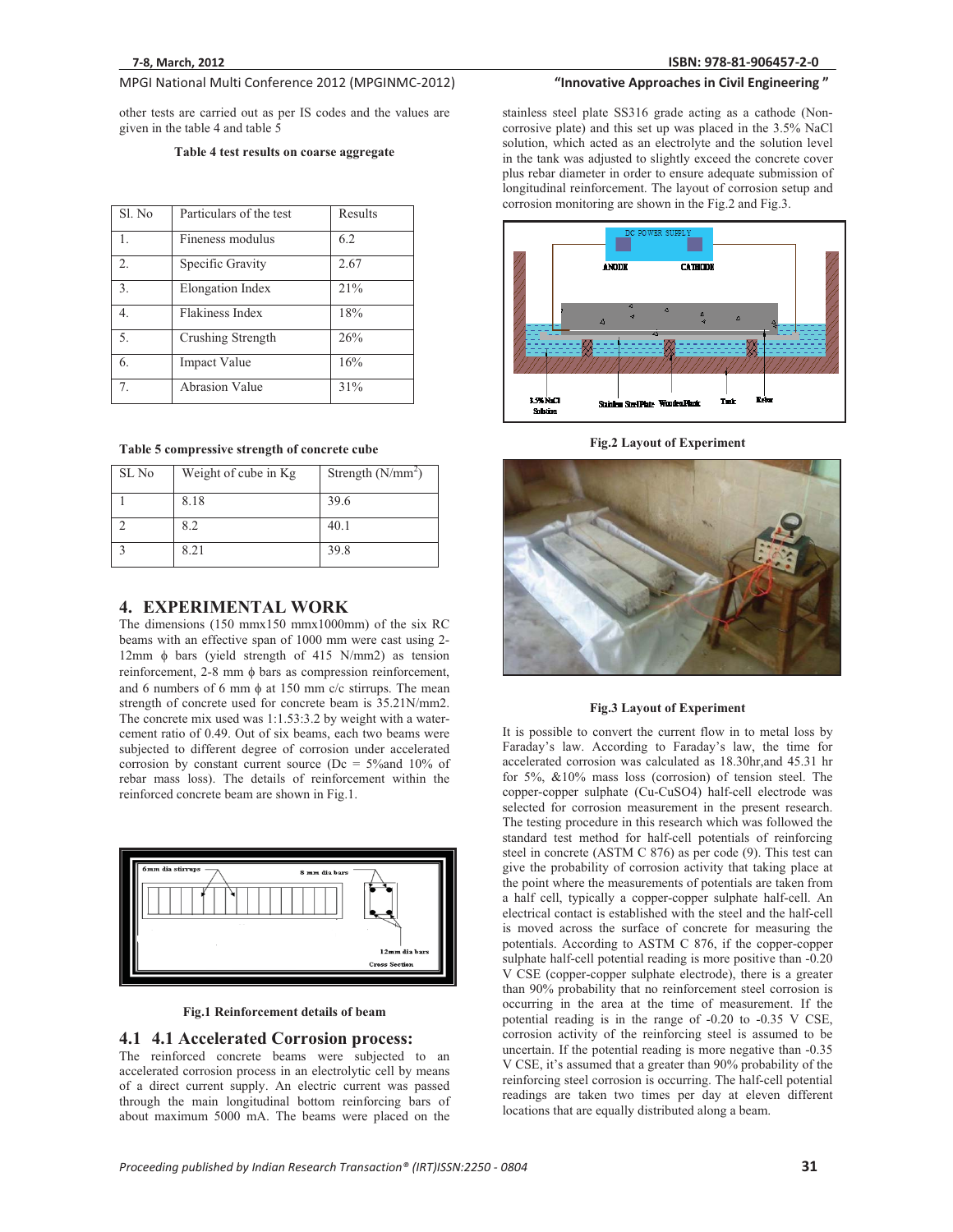Furthermore, impact hammer or simply Schmidt Rebound hammer test was carried out on compression as well as tension side before and after corrosion damage inducement in RC beams for different degree of corrosion at eleven different locations that are equally distributed along a beam to measure the surface hardness of concrete by releasing a spring loaded plunger which impacts the concrete and measures the rebound distance. It is also well known fact that the test method of rebound hammer for normal concrete has been well documented by ASTM C 805 (10), in turn this code procedure was followed in the present study for the evaluation of the rebound hammer number. The Layout of Rebound hammer with their various components details may be as shown in Fig.4 and general guidelines for assessing the quality of concrete may be interpreted as shown in the Table 6



**Fig.4 Layout of Rebound hammer** 

| Table 6 Average Rebound number and quality of concrete |  |  |  |
|--------------------------------------------------------|--|--|--|
|                                                        |  |  |  |

| Average<br>Number | Rebound  | <b>Quality of Concrete</b> |
|-------------------|----------|----------------------------|
|                   | 54 N     | Very good hard layer       |
|                   | 30 to 40 | Good layer                 |
| 20 to 30          |          | Fair                       |
| < 20              |          | Poor concrete              |
|                   |          | Delaminated                |

Ultrasonic pulse velocity test with opposite faces (direct transmission) was carried out as per IS: 13311-Part1(11) on corrosion damaged RC beams for different degree of corrosion at eleven different locations that are equally distributed along a beam and ultrasonic pulse velocity reading are recorded both at compression as well as tension side. This test is conducted for assessing the quality and integrity of concrete by passing ultrasound waves through the specimen or RCC member under test. The Layout of Rebound hammer with their various components detail may be as shown in Fig.5.

## **81-906457-2-0**



**Fig.5 Layout of Ultrasonic pulse velocity** 

This test can also be used to determine the presence of honeycombs, voids, and cracks. The instrument consists of a transmitter and a receiver (two probes). The time of travel for the wave to pass from the transmitter to the receiver when kept opposite to each other is recorded in the ultrasonic instrument. The distance between the two probes (path length) can be physically measured. Hence the ultrasonic pulse velocity is defined as the ratio between path length and time and general guidelines for assessing the quality of concrete may be interpreted as shown in the Table 7.

| UPV value in $km/sec (V)$                  | Concrete quality                             |
|--------------------------------------------|----------------------------------------------|
| V greater than 4.0                         | Very good                                    |
| V between 3.5 and 4.0                      | Good, but may be porous                      |
| V between 3.0 and 3.5                      | Poor                                         |
| V between $2.5$ and $3.0$                  | Very poor                                    |
| V between 2.0 and 2.5                      | Very poor and low integrity                  |
| V Less than 2.0 and reading<br>fluctuating | voids<br>No integrity,<br>large<br>suspected |

**Table 7 UPV value and concrete quality** 

#### **5. RESULTS AND DISCUSSION**

In fact the corrosion of reinforcing steel can damage or reduce the serviceability of concrete structures in several different ways. First, corrosion produces expansive products that generate tensile stresses in the concrete surrounding the reinforcing steel, which may cause concrete cracking. In turn Cracks can reduce the overall strength and stiffness of the concrete structure and accelerate the ingress of aggressive ions which leading to other types of concrete deterioration and resulting in further cracking. Second, corrosion products are highly porous, weak, and often form around reinforcing steel, thus decreasing the bond strength between the reinforcement and concrete (12). Thus the impact of reinforcing steel corrosion on performance of reinforced concrete structures is of paramount importance in concrete material and structural design. The variations of Half-cell potential versus Distance for different degree of corrosion such as 5% and 10% are plotted as shown in (Fig.4a, Fig.4b, and Fig.4c). As observed from (Fig.4a) that, the half cell potential reading was varied somewhere between -245 to -350 mv which in turn informs statistical risk of corrosion was around 40%-50%. It was also confirmed from (Fig.4b) that, the half cell potential reading was varied somewhere between -210 to -400 mv which in turn indicates statistical risk of corrosion was around 50%-75%. It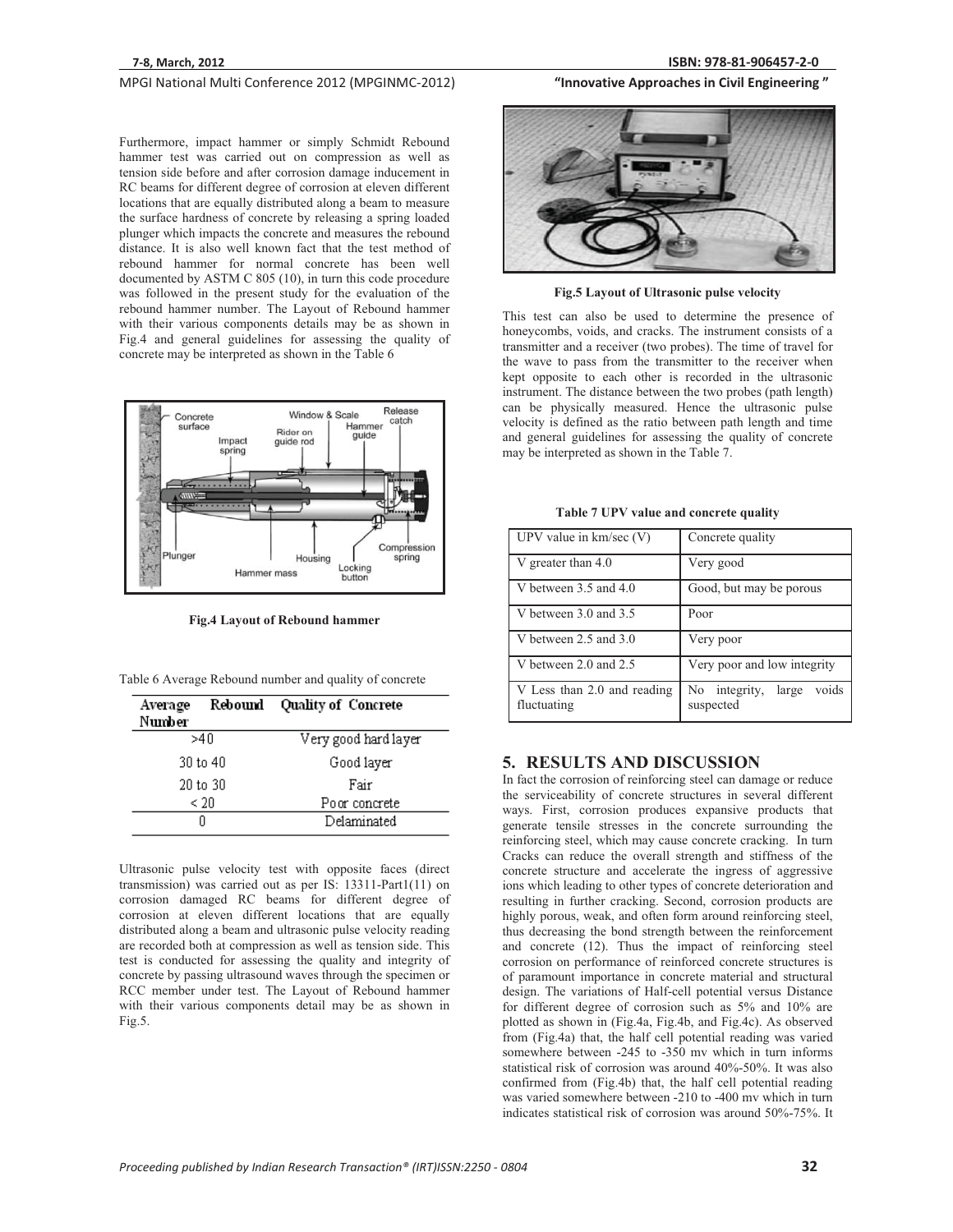was concluded from (Fig.4c) that, the half cell potential reading was varied somewhere between -215 to -455 mv which in turn indicates statistical risk of corrosion was around 50%-85%. Actually the Half-cell potentials are measured on the surface of the concrete that is remote from the reinforcing steel, several factors such as concrete cover depth, surface condition, and electrical resistance may influence the potential reading. Thus potential readings only indicate the probability of corrosion activity (13).

The most significant causes that which may lead to variation in corrosion rate of reinforcement steel and corrosion induced damage in turn as a result of cracking and spalling, poor quality of concrete, inadequate cover to reinforcement, chlorides in the concrete. Also if  $P<sup>h</sup>$  value of the concrete adjacent to reinforcement is above 10, a protective surface oxide layer forms on the metal surface. The rate of corrosion under these circumstances is insignificant. Also the presence of oxygen and sufficient quantity of free chloride ions in the pore water of concrete can increase or decrease the rate of reinforcement corrosion even in highly alkaline conditions. The minimum total chloride content of concrete and threshold level required for corrosion rate enhancement in turn can not be represented by a single factor. It's influenced by several factors such as w/c ratio, cement type,  $P<sup>h</sup>$  of the pore solution, and exposure conditions. In fact carbon dioxide from various sources diffuses into concrete in moist conditions. This ingresses carbon dioxide reacts with the hydrated cement to form calcium carbonate which lowering the  $P<sup>h</sup>$  of the cement matrix system. As a result of that over a period of time when the  $P<sup>h</sup>$  is reduced to a point below 9-10 then the passivity of steel is lost and the steel becomes highly vulnerable to increase or decrease of corrosion rate.

The Schmidt rebound hammer is basically a surface hardness test with little apparent theoretical relationship between the strength of concrete and the rebound number of the hammer. Rebound hammers test the surface hardness of concrete, which cannot be converted directly to compressive strength. There is a considerable amount of scatter in rebound numbers because of the heterogeneous nature of near surface properties (principally due to near-surface aggregate particles). There are several factors other than concrete strength that influence rebound hammer test results, including surface smoothness and finish, moisture content, coarse aggregate type, and the presence of carbonation. In the present study Rebound hammer test was carried out both at compression side as well as tension side of the beam before and after the corrosion damage inducement in the beam with different degree of corrosion. The variations of Rebound hammer number versus Compressive strength for compression side as well as tension side of beam with different degree of corrosion such as 5%, 10%, are plotted as shown in (Fig.5a, Fig.5b,) and (Fig.5c, Fig.5d,).

As observed an experimental calibration equation for the Rebound hammer test that derived from this research at the compression side of the beam was  $y = 1.629x-23.27$ ,  $R^2 =$ 0.85, Dc = 5%;  $y = 1.184x-0.419$ ,  $R^2 = 0.83$ , Dc = 10%; and also as observed from (Fig.5c-5d) an experimental calibration equation for the Rebound hammer test that derived from this research at the tension side of the beam was  $y = 1.716x-24.77$ ,  $R^{2} = 0.87$ , Dc = 5%; y = 1.432x-17.00,  $R^{2} = 0.857$ , Dc = 10%;

### **81-906457-2-0 "InnovativeApproachesinCivilEngineering"**

and Where as  $y =$  rebound hammer number,  $x =$  compressive strength (N/mm<sup>2</sup>), and  $R^2$  = coefficient of correlation. As observed from (Fig.5a-5c) that, the rebound hammer number was varied on compression side of the beam in the range of 30-55 (Dc = 5%), 25-50 (Dc = 10%), which in turn indicates the quality of concrete varied from fair to very good hard layer. As observed from (Fig.5d-5f) that, the rebound hammer number was varied on tension side of the beam in the range of 39-56 (Dc = 5%), 30-53 (Dc = 10%), and which in turn indicates the quality of concrete varied from good layer to very good hard layer. There could be more 85% (correlation coefficient) of rebound hammer number and compressive strength data values at compression side of the beam was correlated for in case of  $(De=5\%)$  as when compared to that of correlation coefficient of about  $83\%$  (Dc=10%) when they are in the linear regression. The coefficient of correlation was vary extensively both on (compressive and tensile side) of the beam for in case of  $Dc = 5\%$  as when compared to higher degree of corrosion such as  $Dc = 10\%$  This coefficient of correlation in turn depends on degree of corrosion as well as test results which are affected by test surface smoothness, size, shape, and rigidity of the specimens, age of specimen, surface and internal moisture conditions of concrete, coarse aggregate type, cement type, and carbonation of concrete surface. Also as observed that, there could be 87% of (correlation coefficient) rebound hammer number and compressive strength data values at tension side of the beam was correlated for in case of (Dc=5%) as when compared to that of  $85.7\%$  (Dc=10%) and  $80.8\%$  (Finally it was observed that there could be more increased percentage (correlation coefficient) of about 2.3% (Dc=5%), 3.15% (Dc=10%), and 0.87% (Dc=20%) rebound hammer number and compressive strength data values for in case of tension side was correlated as when compared to that of compression side of the beam with different degree of corrosion in turn this may be due to uniform compactness of concrete at tension side.

The Ultrasonic pulse velocity test involves measuring the velocity of sound through concrete for strength determination. Since, concrete is a multi-phase material, speed of sound in concrete depends on the relative concentration of its constituent materials, degree of compacting, moisture content, and the amount of discontinuities present. This technique is applied for measurements of composition (e.g. monitor the mixing materials during construction, to estimate the depth of damage caused by fire), strength estimation, homogeneity, elastic modulus and age, & to check presence of defects, crack depth and thickness measurement. Generally, high pulse velocity readings in concrete are indicative of concrete of good quality. Also in the present study Ultrasonic pulse velocity test was carried out both at compression side as well as tension side of the beam before and after the corrosion damage inducement in the beam with different degree of corrosion (5%, 10% ). The variations of Compressive strength versus Ultrasonic pulse velocity for compression side as well as tension side of beam with different degree of corrosion such as 5%, 10%, are plotted as shown in (Fig.6a, Fig.6b, ) and(Fig.6c, Fig.6d, ).

As observed an experimental calibration equation for the Ultrasonic pulse velocity test that derived from this research at the compression side of the beam was  $y = 34.38x-118.40$ ,  $R^2 =$ 0.821, Dc = 5%;  $y = 42.74x-152.30$ ,  $R^2 = 0.717$ , Dc = 15%; and y = 36.99x-129.50,  $R^2$  = 0.671, Dc = 20% and also as observed from (Fig.6d-6f) that, an experimental calibration equation for the Ultrasonic pulse velocity test that derived from this research at the tension side of the beam was  $y =$ 43.006x-152.10,  $R^2 = 0.83$ , Dc = 5%; y = 33.43x-113.60,  $R^2 =$